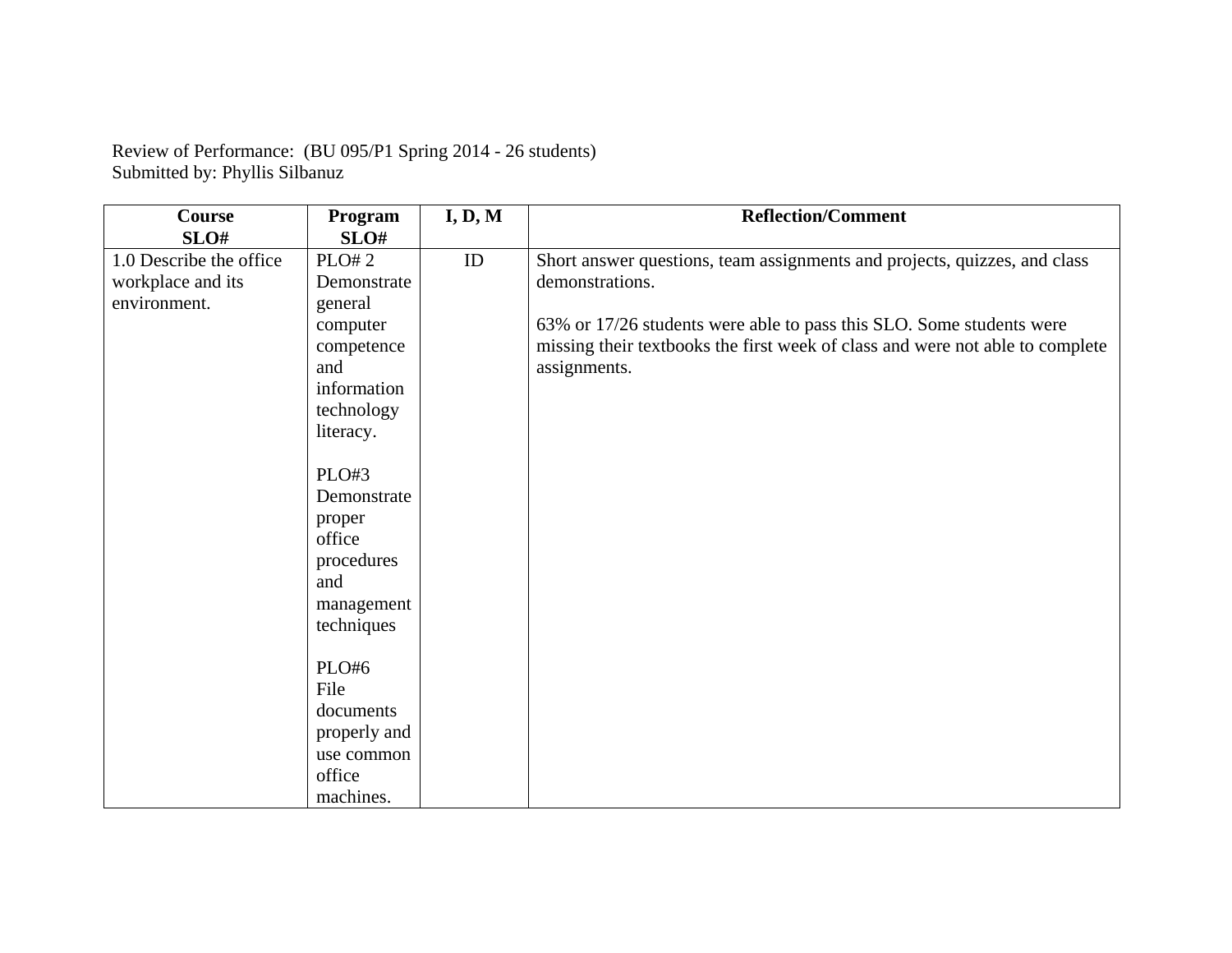| 2.0 Identify techniques  | PLO#2, 3, 6 | ID | Short answer questions, team assignments and projects, quizzes, and class     |
|--------------------------|-------------|----|-------------------------------------------------------------------------------|
| for being productive in  | Same as     |    | demonstrations.                                                               |
| the office.              | above       |    |                                                                               |
|                          |             |    | 70% or 19/26 students were able to pass this SLO.                             |
| 3.0 Demonstrate and      | PLO#2, 3, 6 | ID | Short answer questions, quizzes, and projects.                                |
| explain ethical behavior | Same as     |    |                                                                               |
| in the workplace.        | above       |    | 81% or 22/26 students were able to pass this SLO.                             |
| 4.0 Use office machines  | PLO#2, 3, 6 | ID | Short answer questions, individual projects/demonstrations, and quiz.         |
| such as computers, fax,  | Same as     |    |                                                                               |
| calculators, copy        | above       |    | 70% or 19/26 students were able to pass this SLO.                             |
| machines, and            |             |    |                                                                               |
| telephones.              |             |    |                                                                               |
| 5.0 Relate to others     | PLO#2, 3, 6 | ID | Short answer questions, team assignments and projects, quizzes, and           |
| effectively inside and   | Same as     |    | interviews.                                                                   |
| outside the organization | above       |    |                                                                               |
| by written or oral       |             |    | 59% or 16/26 students were able to pass this SLO. The low percentage is       |
| communication.           |             |    | due to some students not doing their oral presentations before midterms and   |
|                          |             |    | missing interviews conducted towards the end of the semester.                 |
| 6.0 Set up and control a | PLO#2, 3, 6 | ID | Short answer questions, quiz, and demonstrations.                             |
| suitable filing system.  | Same as     |    |                                                                               |
|                          | above       |    | 63% or 17/26 students were able to pass this SLO. Some students were not      |
|                          |             |    | able to correctly classify the different types of records and correctly       |
|                          |             |    | determine the records retention schedule.                                     |
| 7.0 Arrange business     | PLO#2, 3, 6 | ID | Short answer questions, quiz, and individual projects.                        |
| trips, meetings, and     | Same as     |    |                                                                               |
| conferences.             | above       |    | 59% or 16/26 students were able to pass this SLO. Some students were not      |
|                          |             |    | able to demonstrate their understanding of the process involved in setting up |
|                          |             |    | meetings and business travel. Some students were also not able to create      |
|                          |             |    | and submit an itinerary for their individual projects.                        |
| 8.0 Prepare financial    | PLO#2, 3, 6 | ID | Short answer questions, quiz, and projects.                                   |
| documents such as        | Same as     |    |                                                                               |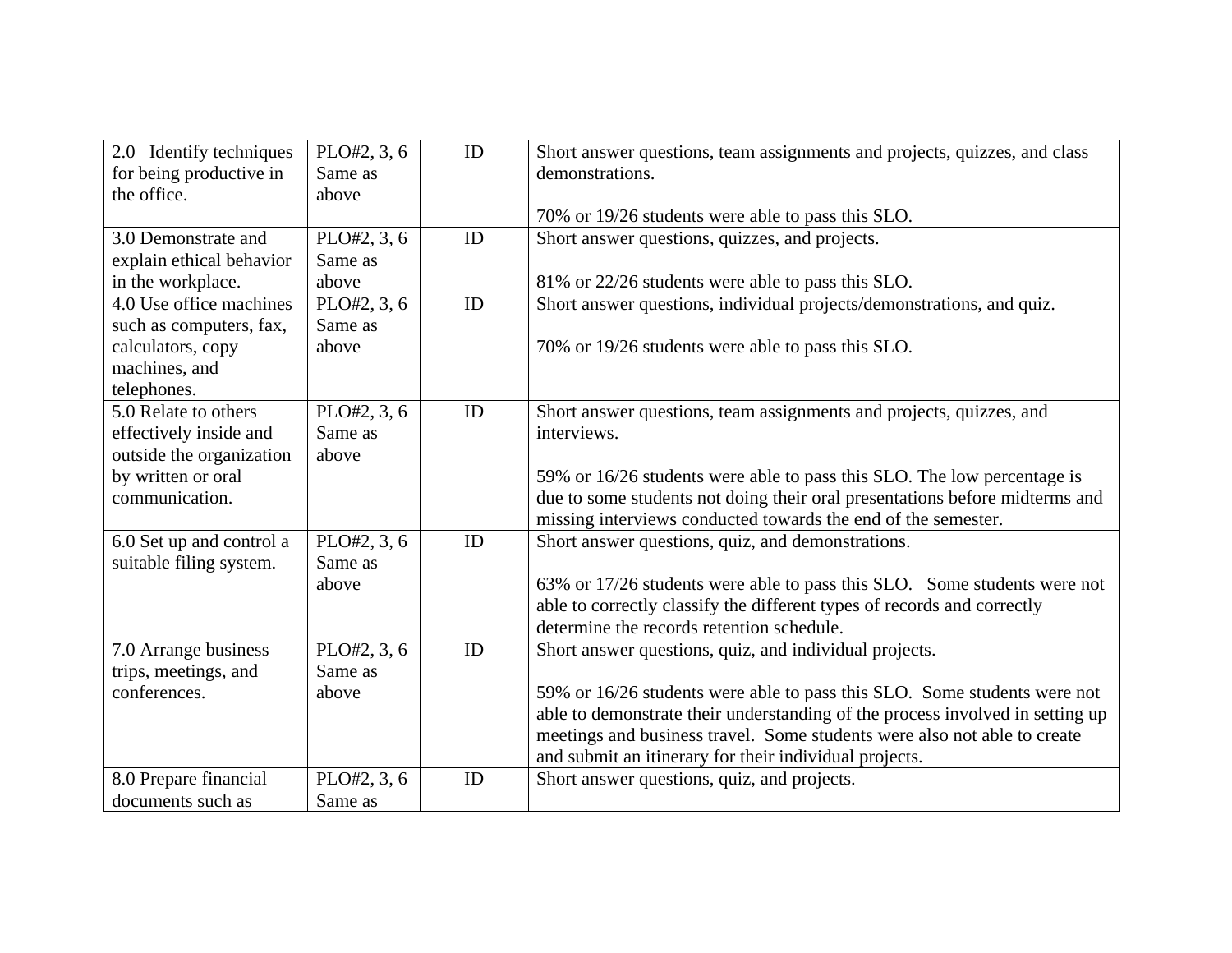| invoices, statements, | above | 59% or 16/26 students were able to pass this SLO. Some students had |
|-----------------------|-------|---------------------------------------------------------------------|
| checks and bank       |       | difficulty describing and preparing financial forms and statements. |
| statement             |       |                                                                     |
| reconciliations.      |       |                                                                     |

## **Additional observations:** None.

**Special comments:** 70% or 18/26 students were able to pass the course with a "C" or better. 30% or 8 students didn't pass due to excessive absences and missed projects/exams. The targets for SLOs 1, 5, 6, 7, and 8 were not met because less than 70% of the students were able to pass these SLOs.

|  |  | ◡ |  |
|--|--|---|--|
|  |  |   |  |

| SLO <sub>1</sub> | SLO <sub>2</sub> | SLO <sub>3</sub> | SLO <sub>4</sub> | SLO <sub>5</sub> | SLO <sub>6</sub> | SLO7 | SLO <sub>8</sub> |
|------------------|------------------|------------------|------------------|------------------|------------------|------|------------------|
| 17               | 19               | າາ<br>ے          | 1 Q              | 16               | 17               | 16   | 16               |
| 63%              | 70%              | 81%              | 70%              | 59%              | 63%              | 59%  | 59%              |

**Recommendations:** Students should take BK 095 first to be familiar with financial documents. In addition, more practical projects should be done for SLOs #5, #7, #8 to facilitate students' understanding. Students should spend at least a week/semester in an office environment.

| Signature: | Phyllis Silbanuz | Date: | 5/14/2014 |  |
|------------|------------------|-------|-----------|--|
|            |                  |       |           |  |

Please check which of the following were assessed in this course: